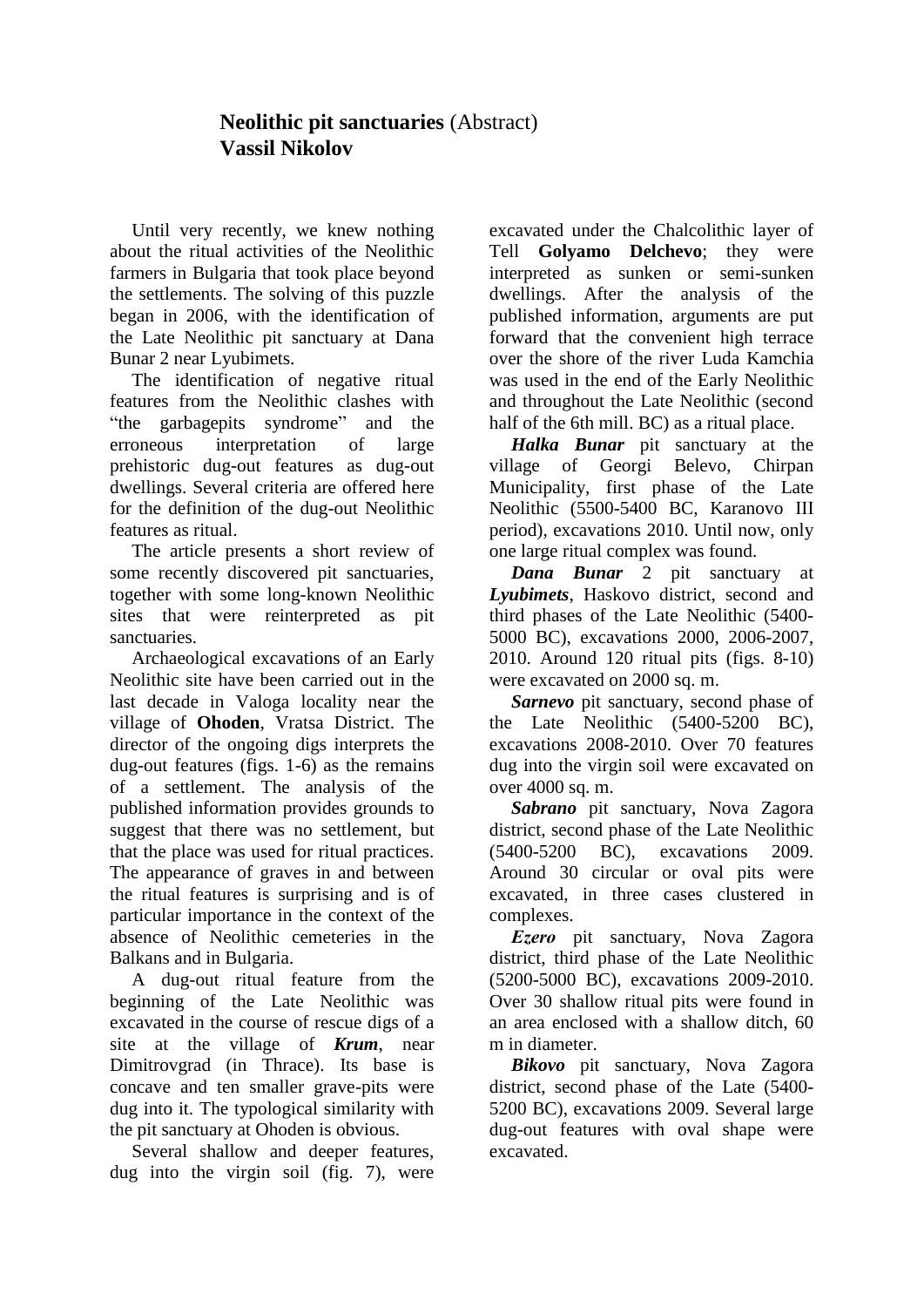*Chokoba* pit sanctuary, Sliven district, third phase of the Late (5200-5000 BC), excavations 2009-2010. Several single ritual pits and a large dug-out feature (complex) were found.

*Hadzhidimitrovo* pit sanctuary, Yambol district, third phase of the Late Neolithic (5200-5000 BC), excavations 2008-2010. Over 200 ritual features dug into the virgin soil were found on an area of 12,500 sq. m, including seven large complexes with an area between 50 sq. m and 400 sq. m.

*Devetak* pit sanctuary, Karnobat district, third phase of the Late Neolithic (5200- 5000 BC), excavations 2009-2010. Three almost oval dug-out features were found.

*Chernomorets* pit sanctuary, Burgas district, second and third phase of the Late Neolithic (5400-5000 BC), excavations 2009. A large ritual complex (80 sq. m) was excavated, along with 40 ritual pits.

*Budzhaka-Sozopol* pit sanctuary, third phase of the Late Neolithic (5200-5000 BC), excavations 2007-2010. Several dozens of ritual pits were identified, some of which were excavated. A ritual complex with an area of 30 sq. m. was also discovered. The rich information that was accumulated in recent years as a result of the excavation of Late Neolithic ritual sites in Thrace and on the Black Sea coast provides grounds for the reinterpretation of other Late Neolithic dug-out features in Bulgaria.

**Кalugerovo** pit sanctuary, third phase of the Late Neolithic (5200-5000 BC), excavations 1976-1978 and 1981. On an area of 1.2 ha, mostly large and very large dug-out features were excavated that were interpreted as sunken or semi-sunken dwellings. The published information suggests that the Late Neolithic 'settlement' could be reinterpreted as a pit sanctuary.

**Simeonovgrad** pit sanctuary, second and third phases of the Late Neolithic (5400-5000 BC), excavations 1978-1982 and 2005. Over 100 ritual pits are reported, some of which belong to the Late Neolithic.

**Usoe** pit sanctuary near Asparuhovo, Dalgopol Municipality, second and third phases of the Late Neolithic (5400-5000 BC), excavations 1972-1976. The area is around 5 ha, and the site is located between two shallow ravines. The excavated 71 dug-out features (fig. 11) were interpreted as 'sunken or semi-sunken dwellings'. The Neolithic site meets the established criteria for a pit sanctuary. Moreover, it is one of the largest sanctuaries identified so far.

**Durankulak-Nivata** pit sanctuary, Dobrich district, third phase of the Late Neolithic (5200- 000 BC), excavations 1978-1984. Two large dug-out features with irregular shape and very uneven base were excavated on the western shore of Durankulak Lake (fig. 12). The features were interpreted as sunken dwellings. These, however, are ritual rather than dwelling features.

**Podgoritsa** pit sanctuary, Targovishte district, third phase of the Late Neolithic (5200-5000 BC), excavations 1981. The prehistoric site was excavated over 6000 sq. m and includes several piles of baked daub, a pile of animal bones on the virgin soil, and 74 features with different shape and dimensions, dug into the virgin soil (figs. 13 and 14). The site was interpreted as a settlement of sunken dwellings that also comprises clay pits (?), garbage-pits, storage pits, and ritual pits. Within the context of the new interpretation, the site can be considered as a pit sanctuary. It consists of individual pits and ritual complexes.

Although only a small part of the observations on the identified sanctuaries are published, it is possible to argue that a new research field has recently emerged in Bulgarian prehistory. It is obvious that the pit sanctuaries provide an important variability of ritual activities, despite their similar meaning. In comparison with Lyubimets and some newly discovered ritual fields, such as Sabrano and Bikovo, that contain single, although sometimes large ritual pits, the rest of the newly discovered sanctuaries (Sarnevo,